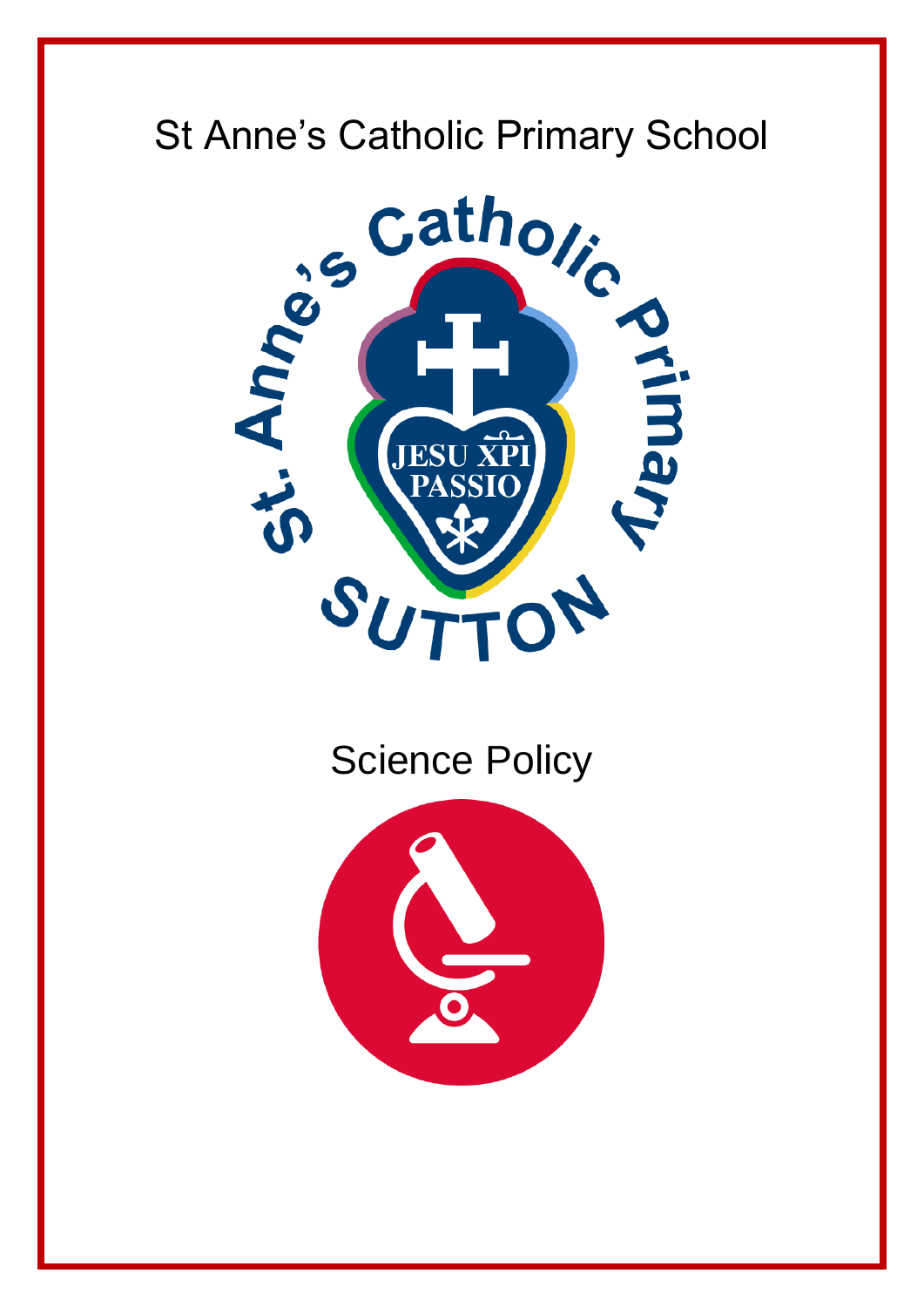# **Mission Statement**

At St. Anne's, together in faith, we passionately commit to:

**Build a loving, vibrant community with Christ at the heart;**

**Celebrate the uniqueness of all and enable them to reach their potential:**

**Through our shared vision and values, nurture knowledge and skills for life-long learning and achievement;**

Raising **self-esteem,** with **commitmen**t, **organisation** and **resilience**, we achieve **excellence** as together we…

# *"Learn to love, Love to learn in readiness for life."*

# **Science Vision**

The aim of Science education at St. Anne's is to encourage all children to explore, engage and experiment with the world around them. We give children with the knowledge and skills to discover the wonders of the natural world. Children hypothesise and through scientific enquiry and real life experiences, they make discoveries and apply knowledge to construct conclusions about the world, taking them beyond the experiences of their daily lives. Science raises children's aspirations and gives them an understanding of how to make healthy lifestyle choices for themselves and for the good of our environment. We aim to help all children to develop a love of learning in Science and equip them with the skills to become the scientists that improve our future.

# **Aims**

Science at St. Anne's aims to:

- Develop scientific knowledge and conceptual understanding through the specific disciplines of biology, chemistry and physics
- Develop understanding of the nature, processes and methods of science through different types of science enquiries that help them to answer scientific questions about the world around them
- Ensure that children are equipped with the scientific knowledge required to understand the uses and implications of science, today and for the future
- Encourage the development of positive attitudes to science.
- Build on our children's natural curiosity and developing a scientific approach to problems.
- Provide our children with an enjoyable experience of science, so that they will develop a deep and lasting interest and may be motivated to study science further.

# **Our approach to science**

The essential elements describing how science is taught in our school are described below.

 Planning is taken from Developing experts and knowledge organisers are adapted for the needs of our children,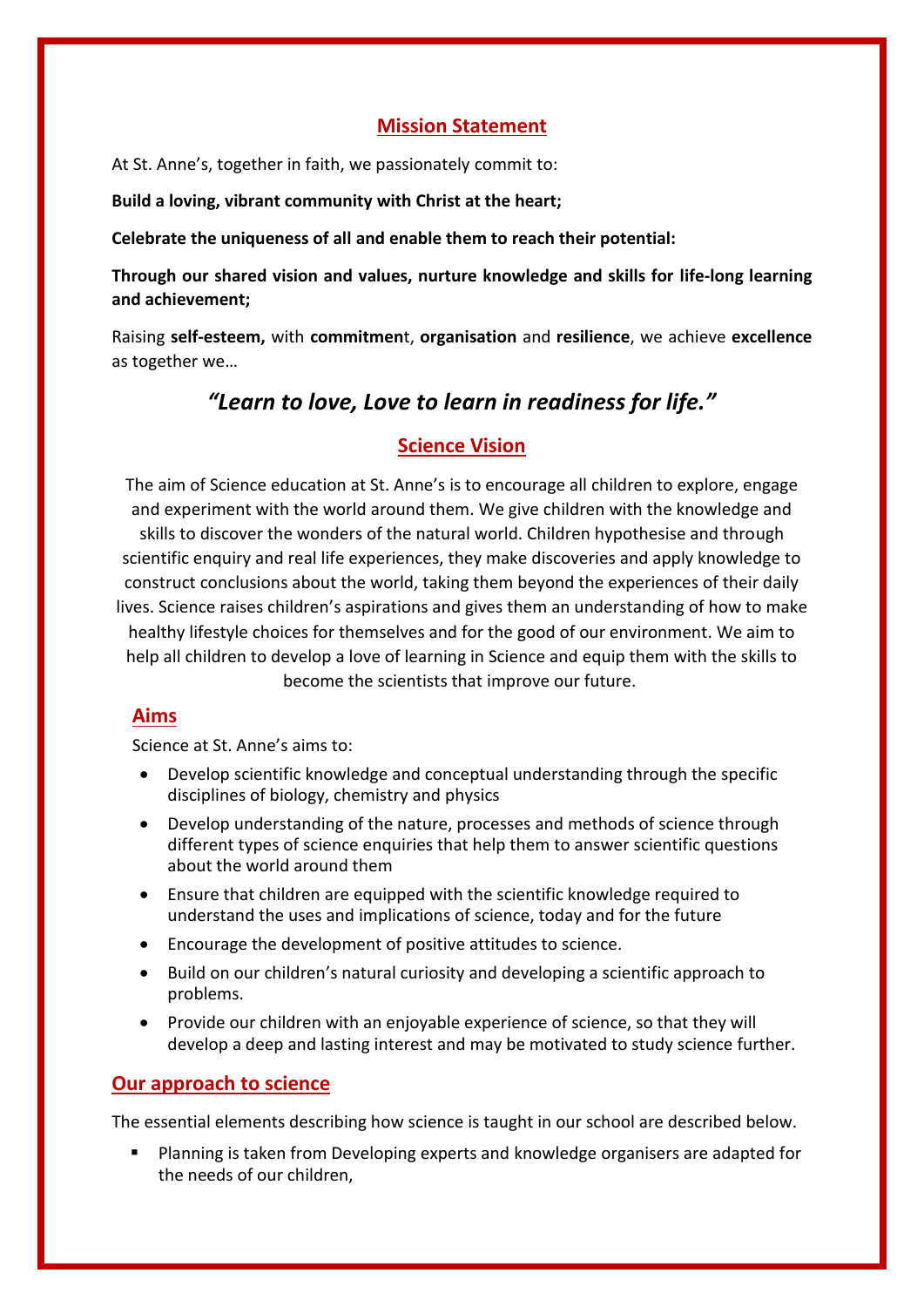- Teacher planning is adapted and differentiated for the needs of the children in their class and covers the objectives highlighted on the National Curriculum.
- The 5 types of working scientifically are embedded into our science curriculum and are present in each of our lessons. They types of scientific enquiry are:
- **Observation**
- Pattern seeking
- Fair test
- **Research**
- Classification
- We encourage children to ask and answer their own questions and make predictions.
- We use cross-curricular links within science, including writing, maths and computing.
- We enrich our science curriculum through school visits and whole school science events.
- We use ICT for enquiry work, including time-lapse images, data logging and photos for observational enquiry.

### **Curriculum**

### **Early Years Foundation Stage**

In early years children develop their Science skills through the "Knowledge and understanding of the world" strand. In EYFS Children begin to develop to develop scientific language and are introduced indirectly to enquiry skills through activities that encourage your child to explore, problem solve, observe, predict, think, make decisions and talk about the world around them.

#### **Key Stage One**

In key stage one children cover the topic of plants, animals including humans, everyday materials and their uses, seasonal change and living things and their habitats. In key stage 1 pupils explore the natural and humanly-constructed world around them. They are encouraged ask questions begin to to develop their understanding of scientific ideas through scientific enquiry. Most of the learning is done through first-hand practical experiences and some secondary sources, such as books, photographs and videos. Pupils learn to read and spell new scientific vocabulary.

#### **Key Stage Two**

In Key Stage 2 children are enabled to develop a deeper understanding of a wide range of scientific ideas. They do this through exploring and talking about their ideas; asking their own questions about scientific phenomena; and analysing functions, relationships and interactions more systematically. Children are encouraged to select the most appropriate ways to answer science questions using different types of scientific enquiry, including observing changes over different periods of time, noticing patterns, grouping and classifying things, carrying out comparative and fair tests and finding things out using a wide range of secondary sources of information. Pupils should draw conclusions based on their data and observations, use evidence to justify their ideas, and use their scientific knowledge and understanding to explain their findings.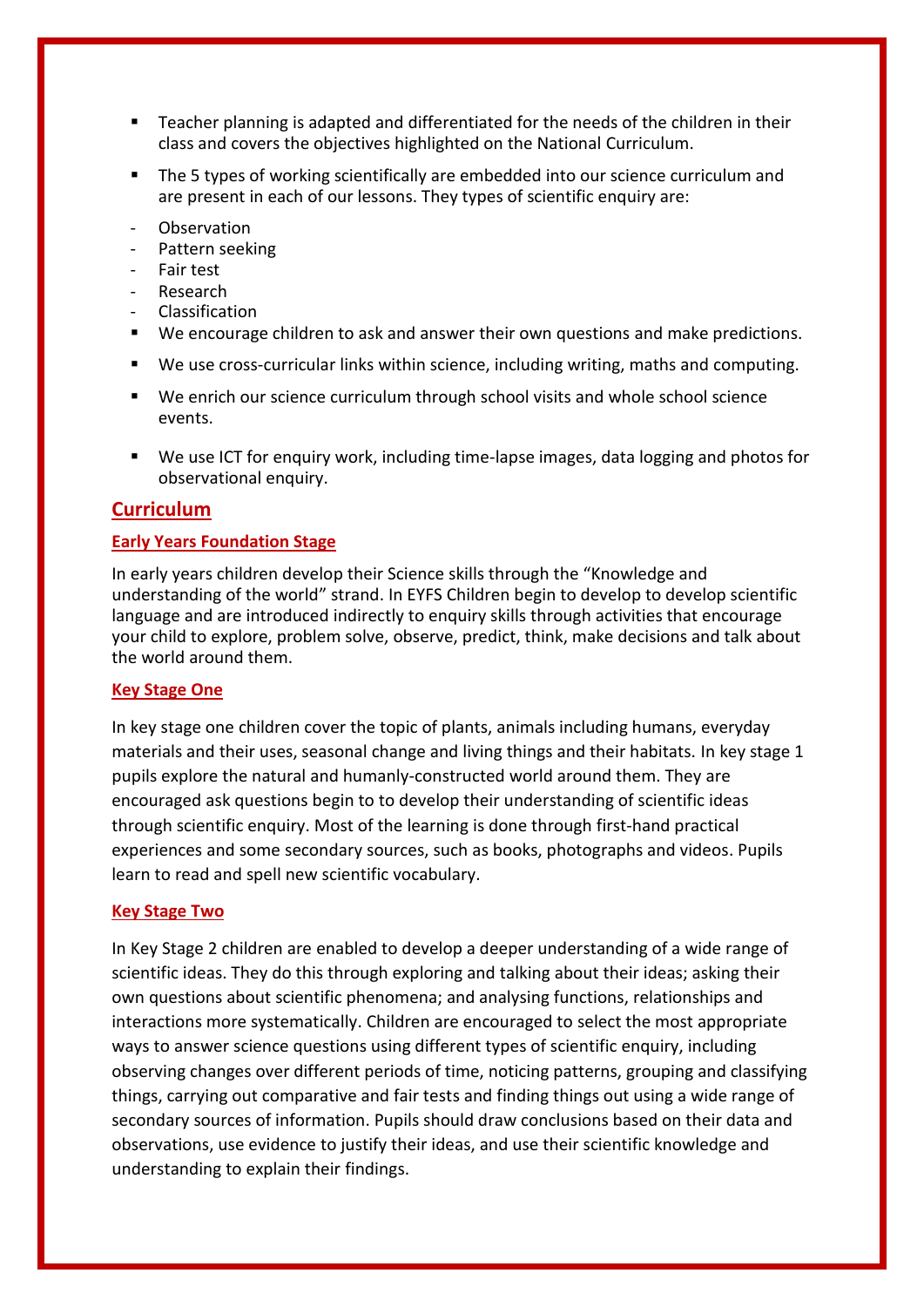# **Assessment and Monitoring**

- Teachers will assess whether children are working at/ above or below the expected standard for their age based on their understanding of the content of the National Curriculum 2014.
- Each piece of work is marked using the school's marking policy to provide children with feedback and support/extension.
- Children who are not succeeding, and children who demonstrate high ability in science, are identified and supported.
- The teaching staff assess children's level of attainment at the end of the each year programme of study. This teacher assessment is based on assessment records and work samples.
- Teachers use Target Tracker to follow children's progress and progression in science. The school science coordinator monitors progress through the school by sampling children's work as per the monitoring cycle and will assess data at the end of the year based on target tracker assessments from class teachers.
- Written reports to parents are made twice a year, interim and full, describing each child's attitude to science, his/her progress in scientific enquiry and understanding of the content of science.

# **Equal opportunities in science**

Science is taught within the guidelines of the school's equal-opportunities policy.

- We ensure that all our children have the opportunity to gain science knowledge and understanding regardless of gender, race, class, physical or intellectual ability.
- Our expectations do not limit pupil achievement and assessment does not involve cultural, social, linguistic or gender bias.
- We aim to teach science in a broad global and historical context, using the widest possible perspective and including the contributions of people of many different backgrounds.
- We value science as a vehicle for the development of language skills, and we encourage our children to talk constructively about their science experiences.
- We recognise the particular importance of first-hand experience for motivating all children, including those with learning difficulties.
- We recognise that science may strongly engage our gifted and talented children, and we aim to challenge and extend them.
- We exploit science's special contribution to children's developing creativity; we develop this by asking and encouraging challenging questions and encouraging original thinking.

# **Health and Safety policy**

See Science health and safety policy.